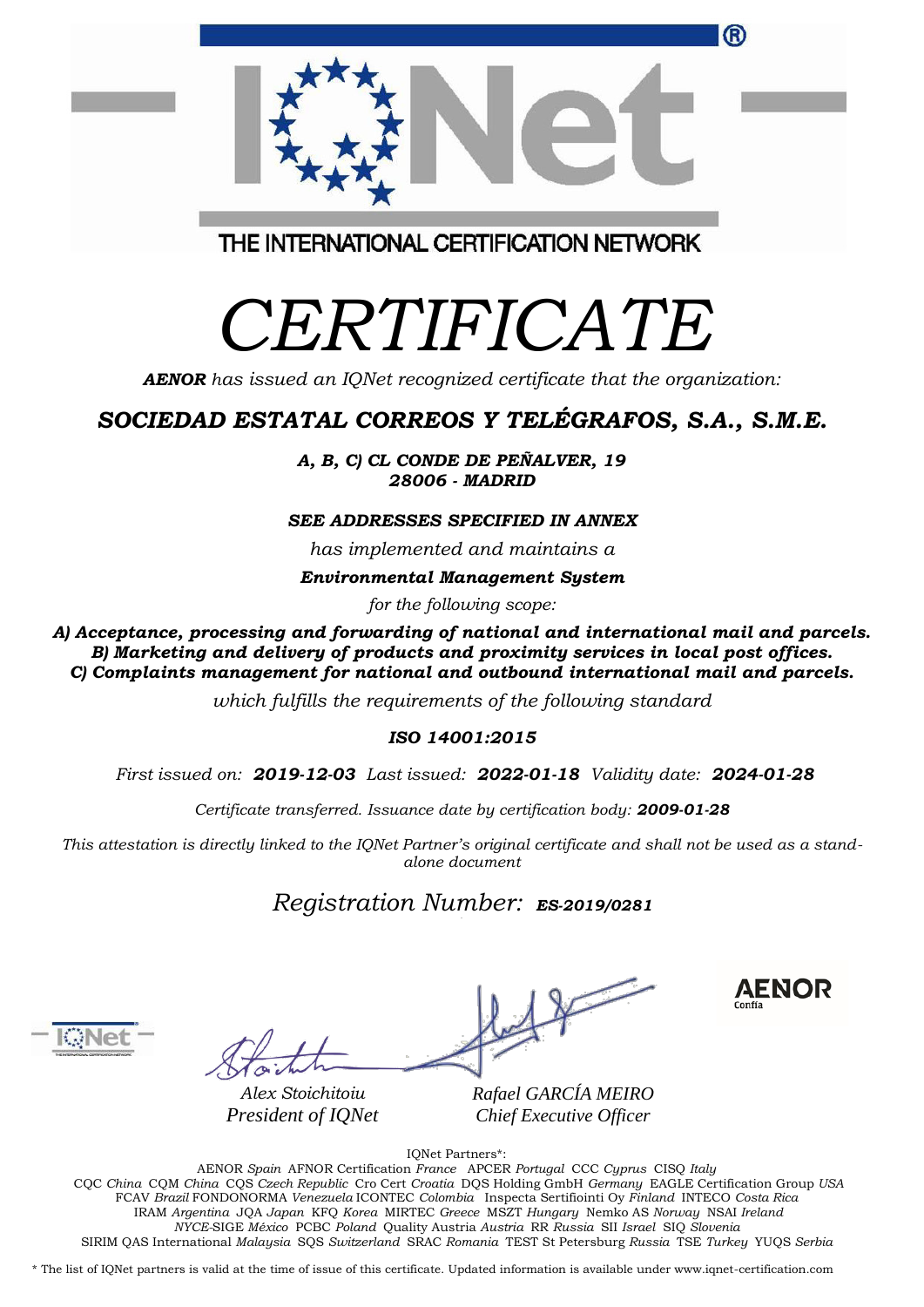| W                                                                                                     |  |
|-------------------------------------------------------------------------------------------------------|--|
| THE INTERNATIONAL CERTIFICATION NETWORK                                                               |  |
| Annex to IQNet Certificate Number ES-2019/0281<br>sociedad Estatal correos y TELÉGRAFOS, S.A., S.M.E. |  |

**A) Acceptance, processing and forwarding of national and international mail and parcels. B) Marketing and delivery of products and proximity services in local post offices.**

**A, B) ALICANTE-ALACANT OP - PLAZA GABRIEL MIRÓ, 7 03001 - (ALACANT)**

**A, B) BARCELONA OP - PLAÇA D'ANTONIO LÓPEZ, S/N 08002 - BARCELONA**

**A, B) CORDOBA OP - CALLE JOSE CRUZ CONDE, 15 14001 - CÓRDOBA**

**A, B) SANTIAGO DE COMPOSTELA OP - RÚA DO FRANCO, 4 15702 - SANTIAGO DE COMPOSTELA (A CORUÑA)**

**A, B) MADRID OP PASEO DEL PRADO, 1 28014 - MADRID**

**A, B) PAMPLONA-IRUÑA OP Pº DE PABLO SARASATE, 9 31002 - PAMPLONA (NAVARRA)**

**A, B) SEVILLA OP AV DE LA CONSTITUCIÓN, 32 41001 - SEVILLA**

**A, B) PALMA OP - CARRER CONSTITUCIÓ, 6 07001 - PALMA (ILLES BALEARS)**

**A, B) CIUDAD REAL OP - PLAZA DE LA CONSTITUCION, 4 13004 - CIUDAD REAL**

**A, B) CORUÑA, A OP - RÚA ALCALDE MANUEL CASAS, S/N 15003 - A CORUÑA**

**A, B) LLEIDA OP - RAMBLA DE FERRAN, 16 25007 - LLEIDA**

**A, B) ALCALA DE HENARES OP PLAZA DE CERVANTES, 5 28801 - ALCALÁ DE HENARES (MADRID)**

**A, B) SALAMANCA OP - CL GRAN VÍA, 25-29 37001 - SALAMANCA**

**A, B) VALENCIA OP - PLAÇA DE L'AJUNTAMENT, 24 46002 - VALÈNCIA (VALENCIA)**

*First issued on: 2019-12-03 Last issued: 2022-01-18 Validity date: 2024-01-28*

*This annex is only valid in connection with the above-mentioned certificate.*

*Alex Stoichitoiu President of IQNet*

*Rafael GARCÍA MEIRO Chief Executive Officer*



 $\sim$ 

IQNet Partners\*:

AENOR *Spain* AFNOR Certification *France* APCER *Portugal* CCC *Cyprus* CISQ *Italy* CQC *China* CQM *China* CQS *Czech Republic*  Cro Cert *Croatia* DQS Holding GmbH *Germany* FCAV *Brazil* FONDONORMA *Venezuela* ICONTEC *Colombia* Inspecta Sertifiointi Oy *Finland* INTECO *Costa Rica* IRAM *Argentina* JQA *Japan* KFQ *Korea* MIRTEC *Greece* MSZT *Hungary* Nemko AS *Norway*  NSAI *Ireland NYCE-*SIGE *México* PCBC *Poland* Quality Austria *Austria* RR *Russia* SII *Israel* SIQ *Slovenia*  SIRIM QAS International *Malaysia* SQS *Switzerland* SRAC *Romania* TEST St Petersburg *Russia* TSE *Turkey* YUQS *Serbia* IQNet is represented in the USA by: AFNOR Certification, CISQ, DQS Holding GmbH and NSAI Inc.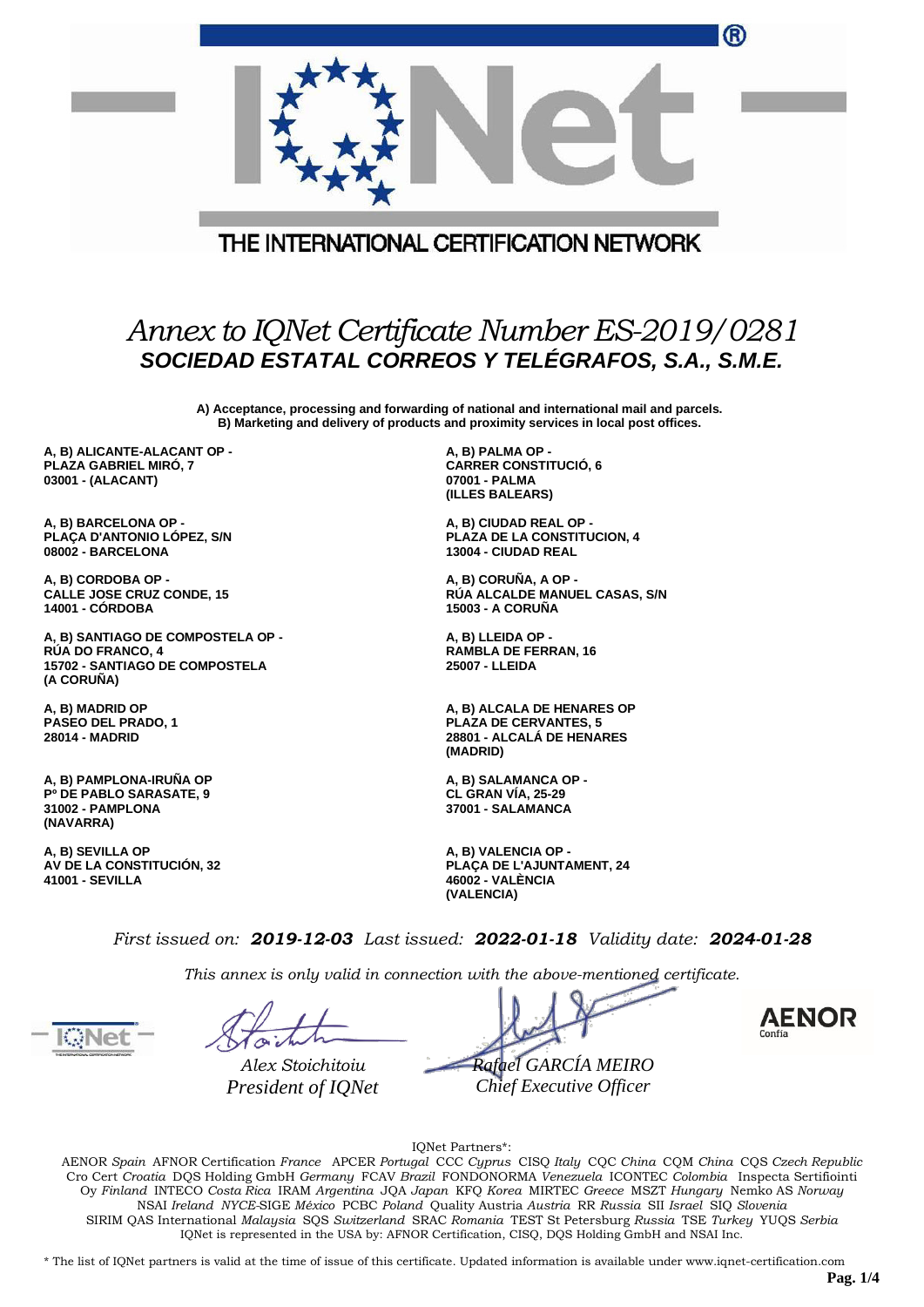|                                         | ® |
|-----------------------------------------|---|
|                                         |   |
| THE INTERNATIONAL CERTIFICATION NETWORK |   |

## *Annex to IQNet Certificate Number ES-2019/0281 SOCIEDAD ESTATAL CORREOS Y TELÉGRAFOS, S.A., S.M.E.*

**A, B) BILBAO OP - ALAMEDA URQUIJO, 19 48008 - BILBAO (BIZKAIA)**

**A, B) ZARAGOZA OP - Pº DE LA INDEPENDENCIA, 33 50001 - ZARAGOZA**

*First issued on: 2019-12-03 Last issued: 2022-01-18 Validity date: 2024-01-28*

*This annex is only valid in connection with the above-mentioned certificate.*

*Alex Stoichitoiu*

*President of IQNet*

*Rafael GARCÍA MEIRO Chief Executive Officer*



IQNet Partners\*:

AENOR *Spain* AFNOR Certification *France* APCER *Portugal* CCC *Cyprus* CISQ *Italy* CQC *China* CQM *China* CQS *Czech Republic*  Cro Cert *Croatia* DQS Holding GmbH *Germany* FCAV *Brazil* FONDONORMA *Venezuela* ICONTEC *Colombia* Inspecta Sertifiointi Oy *Finland* INTECO *Costa Rica* IRAM *Argentina* JQA *Japan* KFQ *Korea* MIRTEC *Greece* MSZT *Hungary* Nemko AS *Norway*  NSAI *Ireland NYCE-*SIGE *México* PCBC *Poland* Quality Austria *Austria* RR *Russia* SII *Israel* SIQ *Slovenia*  SIRIM QAS International *Malaysia* SQS *Switzerland* SRAC *Romania* TEST St Petersburg *Russia* TSE *Turkey* YUQS *Serbia* IQNet is represented in the USA by: AFNOR Certification, CISQ, DQS Holding GmbH and NSAI Inc.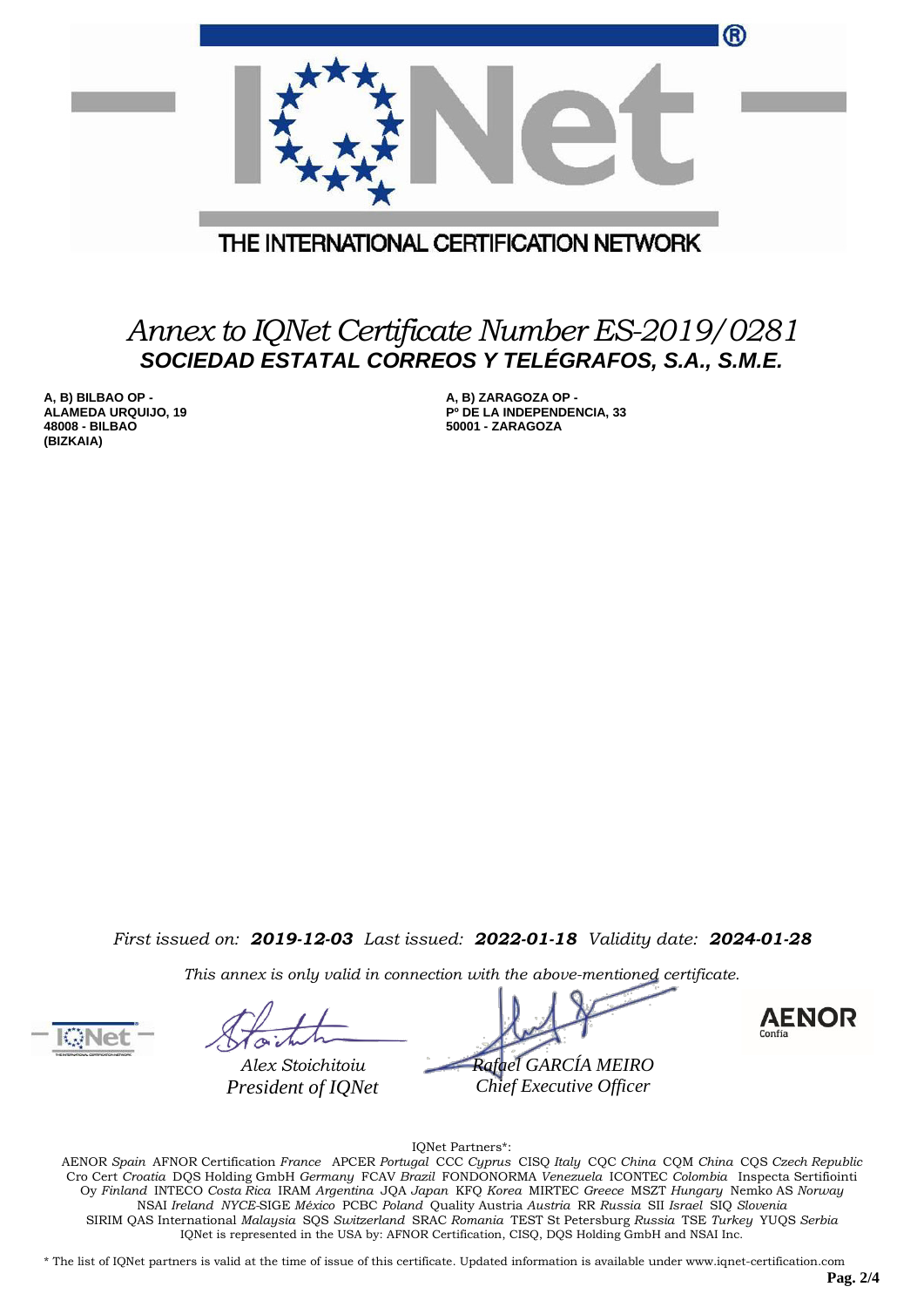|                                         | (R)                                            |  |  |  |
|-----------------------------------------|------------------------------------------------|--|--|--|
| THE INTERNATIONAL CERTIFICATION NETWORK |                                                |  |  |  |
|                                         | Annex to IQNet Certificate Number ES-2019/0281 |  |  |  |

**A) Acceptance, processing and forwarding of national and international mail and parcels.**

*SOCIEDAD ESTATAL CORREOS Y TELÉGRAFOS, S.A., S.M.E.*

**A) CTI - AV CENTRAL, 3 28042 - MADRID**

**A) C.T.A. VITORIA - POL. DE JUNDIZ, LUZURIO, S/N 01015 - JUNDIZ (ALAVA)**

**A) C.T.A. OVIEDO - PARQUE TECNOLOGICO DE ASTURIAS PARCELA, 51 33428 - LLANERA (ASTURIAS)**

**A) C.T.A. PALMA DE MALLORCA - PI SON CASTELLÓ CL ALEXANDRE LABORDA, 21 07009 - PALMA DE MALLORCA (ILLES BALEARS)**

**A) C.T.A. COLÓN - PASSEIG JOSEP CARNER, 33 08038 - BARCELONA**

**A) C.T.A. SANTIAGO DE COMPOSTELA - CTRA. SANTIAGO AL AEROPUERTO, KM. 11 15820 - SANTIAGO DE COMPOSTELA (A CORUÑA)**

**A) C.T.A. MADRID - CAMINO DE LAS HORMIGUERAS, 169 28031 - MADRID**

**A) CI 3 - AV CENTRAL, 34 28042 - MADRID**

**A) C.T.A. ALICANTE - CARRETERA D'OCAÑA, 72 C 03006 - ALICANTE**

**A) C.T.A. MERIDA - POL. IND EL PRADO CL. PAMPLONA, S/N 06800 - MERIDA (BADAJOZ)**

**A) C.T.A. SANT CUGAT - PARC D´ACTIVITATS ECÒNOMIQUES CAN SANT JOAN, PARCELA A 08500 - SANT CUGAT DEL VALLES (BARCELONA)**

**A) C.T.A. GRANADA - AVDA DE PULIANAS, S/N 18197 - GRANADA**

**A) C.T.A. LAS PALMAS DE GRAN CANARIA - CALLE ALFÉRECES PROVISIONAL, S/N 35290 - LAS PALMAS DE GRAN CANARIA (LAS PALMAS)**

**A) C.A.M. 2 DE MADRID - CTRA VILLAVERDE A VALLECAS, KM 3,500 28053 - MADRID**

*First issued on: 2019-12-03 Last issued: 2022-01-18 Validity date: 2024-01-28*

*This annex is only valid in connection with the above-mentioned certificate.*

*Alex Stoichitoiu*

*President of IQNet*

*Rafael GARCÍA MEIRO Chief Executive Officer*



IQNet Partners\*:

AENOR *Spain* AFNOR Certification *France* APCER *Portugal* CCC *Cyprus* CISQ *Italy* CQC *China* CQM *China* CQS *Czech Republic*  Cro Cert *Croatia* DQS Holding GmbH *Germany* FCAV *Brazil* FONDONORMA *Venezuela* ICONTEC *Colombia* Inspecta Sertifiointi Oy *Finland* INTECO *Costa Rica* IRAM *Argentina* JQA *Japan* KFQ *Korea* MIRTEC *Greece* MSZT *Hungary* Nemko AS *Norway*  NSAI *Ireland NYCE-*SIGE *México* PCBC *Poland* Quality Austria *Austria* RR *Russia* SII *Israel* SIQ *Slovenia*  SIRIM QAS International *Malaysia* SQS *Switzerland* SRAC *Romania* TEST St Petersburg *Russia* TSE *Turkey* YUQS *Serbia* IQNet is represented in the USA by: AFNOR Certification, CISQ, DQS Holding GmbH and NSAI Inc.